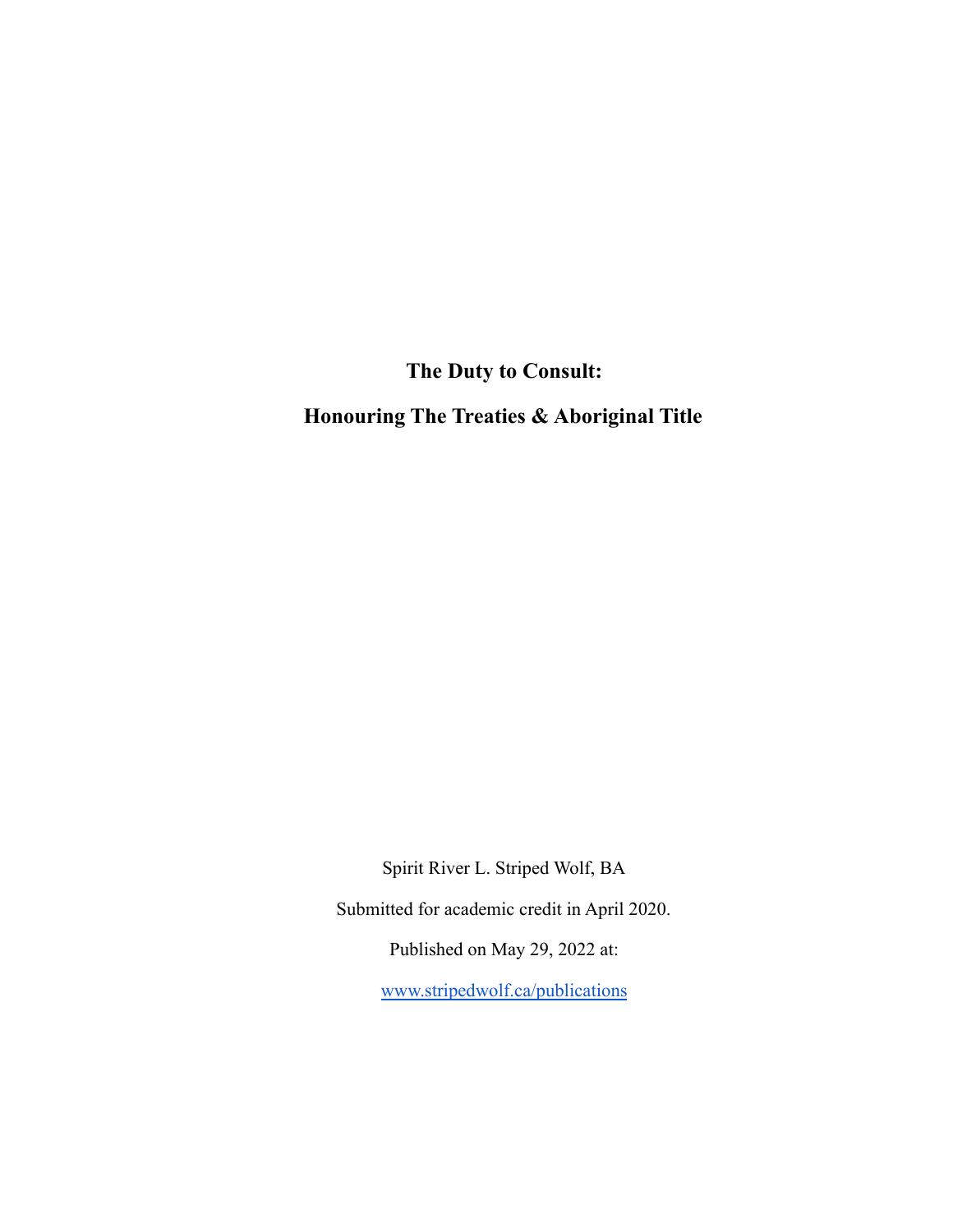## **Introduction**

Aboriginal title to land has been a fascinating enigma, especially within the last sixty years in Canadian politics and law. The purpose of this paper is to explore Aboriginal Title under the context of the Trans Mountain Expansion (TMX) Project. Aboriginal Title, as stated, is a complex and puzzling subject that has entire academic focuses on it in many universities across Canada which go well beyond the scope of this paper. The focus on the TMX Project is the basis for this paper for one main reason: it tested the limits of Aboriginal Title in the Canadian court system; more specifically, the Expansion Project tested the Crown's Duty to Consult with Aboriginal people who have title over lands that the project encroaches upon. Indigenous relations has been a major policy issue since the very beginning, and so this paper explores the Duty to Consult and how it works as a tool in the contentious field of Indigenous relations.

It is important to have a well rounded perspective on what the duty to consult is, and how it came to be. Indigenous people of North America have inhabited the area well before the settlement of Europeans, and so first contact and established British sovereignty are good places to start this exploration of the duty to consult. This relationship evolved throughout the years and eventually brought political debate to the Trans Mountain Expansion Project where the duty to consult was put into effect through the Canadian court system. What led to the development of the decisions the court made falls on different court cases, but the Delgamuukw and Haida case were particularly instrumental.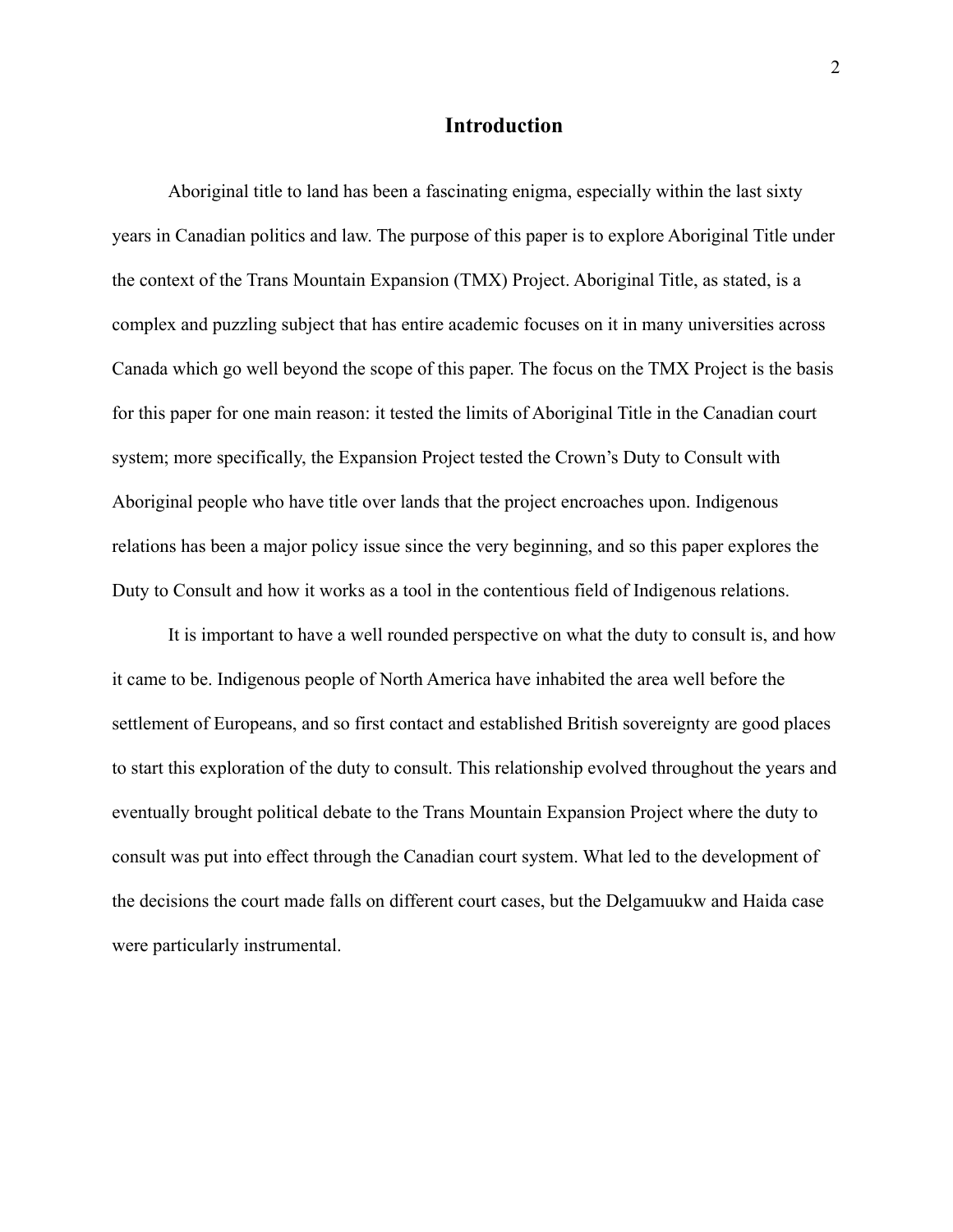#### **Section 35 and Delgamuukw**

The law regarding the duty to consult relies on an important law that cases discussed here will rely on: Section 35 of the Constitution Act of 1982. This law outlines what the "Rights of the Aboriginal Peoples of Canada" are.<sup>1</sup> The "Aboriginal peoples of Canada" involve three different groups: First Nations, as well as "Inuit and Métis."<sup>2</sup> In section 35.1 of the Constitution Act of 1982, it adds provisions which says that Aboriginal peoples must be consulted with if there are any changes made to section 91 of the 1867 Constitution act, specifically, the federal jurisdiction over Aboriginal peoples and their lands.<sup>3</sup> This brings interesting points in regards to how consultation is managed due to the fact that some Aboriginal people reside in Provinces which are governments that have their own constitutionally recognized jurisdictions when it comes to laws within their borders, and that will be discussed further later. Cases, such as Delgamuukw, rely on section 35 when the jurisprudence is developed over the concept of Aboriginal Title.

According to the Supreme Court decision in the 1997 Delgamuukw case, "Aboriginal title at common law is protected in its full form by s. 35(1)," the courts explain further that in section 35, the treaty agreements made between the Crown and "Aboriginal peoples of Canada [were] hereby recognized and affirmed."<sup>4</sup> The courts mention that section 35 thereby

<sup>1</sup> *The Constitution Act*, 1982, s. 35.

<sup>2</sup> *The Constitution Act,* 1982, s. 35(2).

*<sup>3</sup> The Constitution Act,* 1982, s. 35.1; *The Constitution Act,* 1867, s. 91.

<sup>4</sup> *Delgamuukw v. British Columbia*, 1997 CanLII 302 para. 133.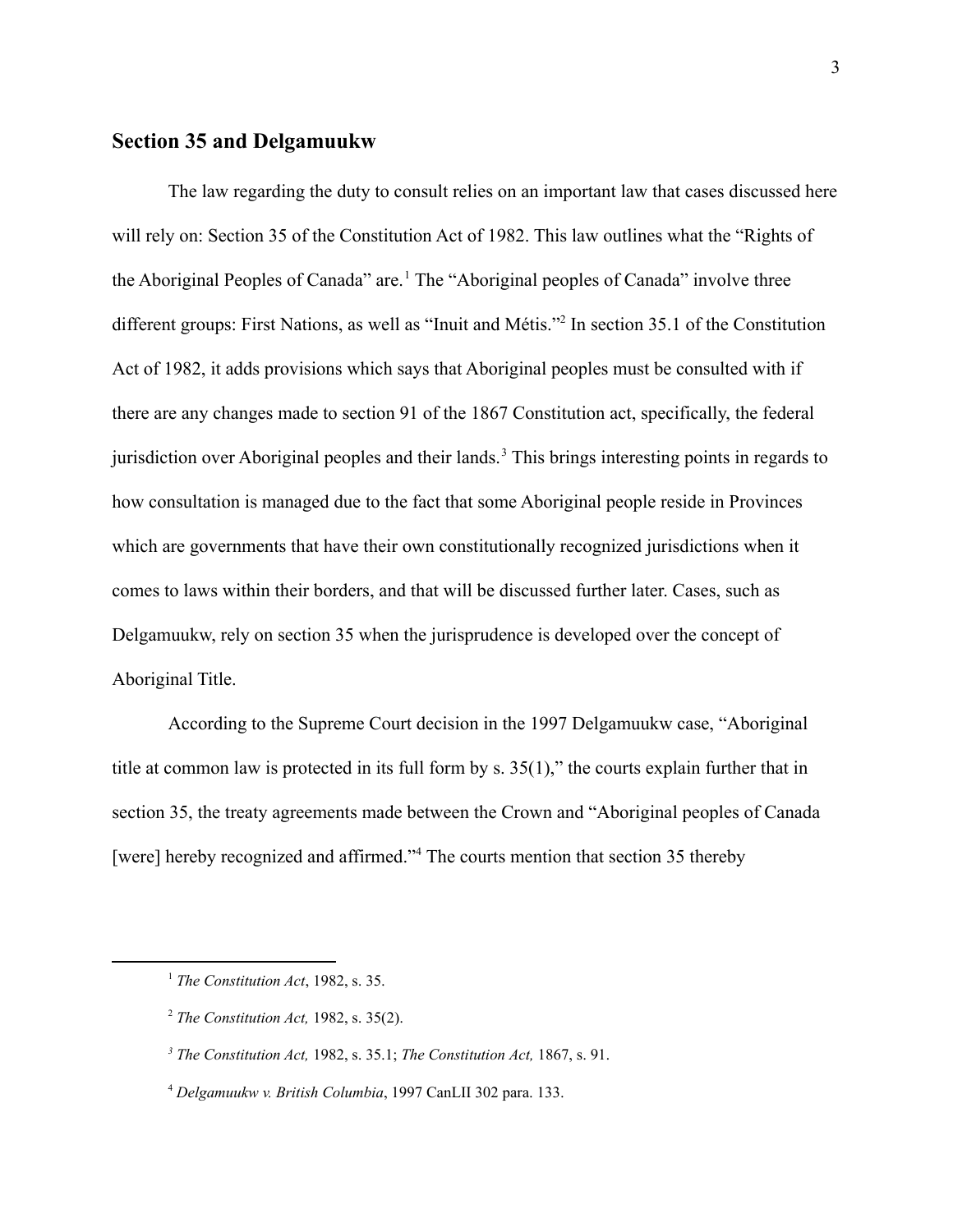"constitutionalized" rights that were already existing through common law.<sup>5</sup> In the same paragraph, the court says that "aboriginal title was a common law right whose existence was recognized well before 1982" and then the courts mention the Calder case as an example of a time when those rights were shown to exist before 1982.<sup>6</sup> The Calder case was significant because it helped facilitate the constitutionalization of Aboriginal rights in the 1982 Constitution Act.<sup>7</sup> This leads to the significance of the Delgamuukw case and its significance to the  $2020$ Federal Court of Appeal case, Coldwater v. Canada, the case that showed the duty to consult in action regarding the TMX project.

The Delgamuukw case was important for the development of the legal framework for the duty to consult with Aboriginal peoples due to its establishment of what Aboriginal Title consists of, because it was soon realized that the idea of Aboriginal Title was unique and needed its own characterisation. The courts explained how Aboriginal Title is "Sui Generis" because "its characteristics" could not be sourced from "common law rules of real property or to the rules of property found in aboriginal legal systems."<sup>8</sup> However, common law does speak of "occupation" [as] proof of possession."<sup>9</sup> The courts recognized that Aboriginal Title was sui generis because "it arises from possession before the assertion of British sovereignty, whereas normal estates,

<sup>5</sup> *Delgamuukw v. British Columbia* para. 133.

<sup>6</sup> *Delgamuukw v. British Columbia* para. 133.

<sup>7</sup> David Cruickshank, "Calder Case," Outcomes and Significance, The Canadian Encyclopedia, Last modified 2017, https://www.thecanadianencyclopedia.ca/en/article/calder-case.

<sup>8</sup> *Delgamuukw v. British Columbia* para. 112.

<sup>9</sup> *Delgamuukw v. British Columbia* para. 112.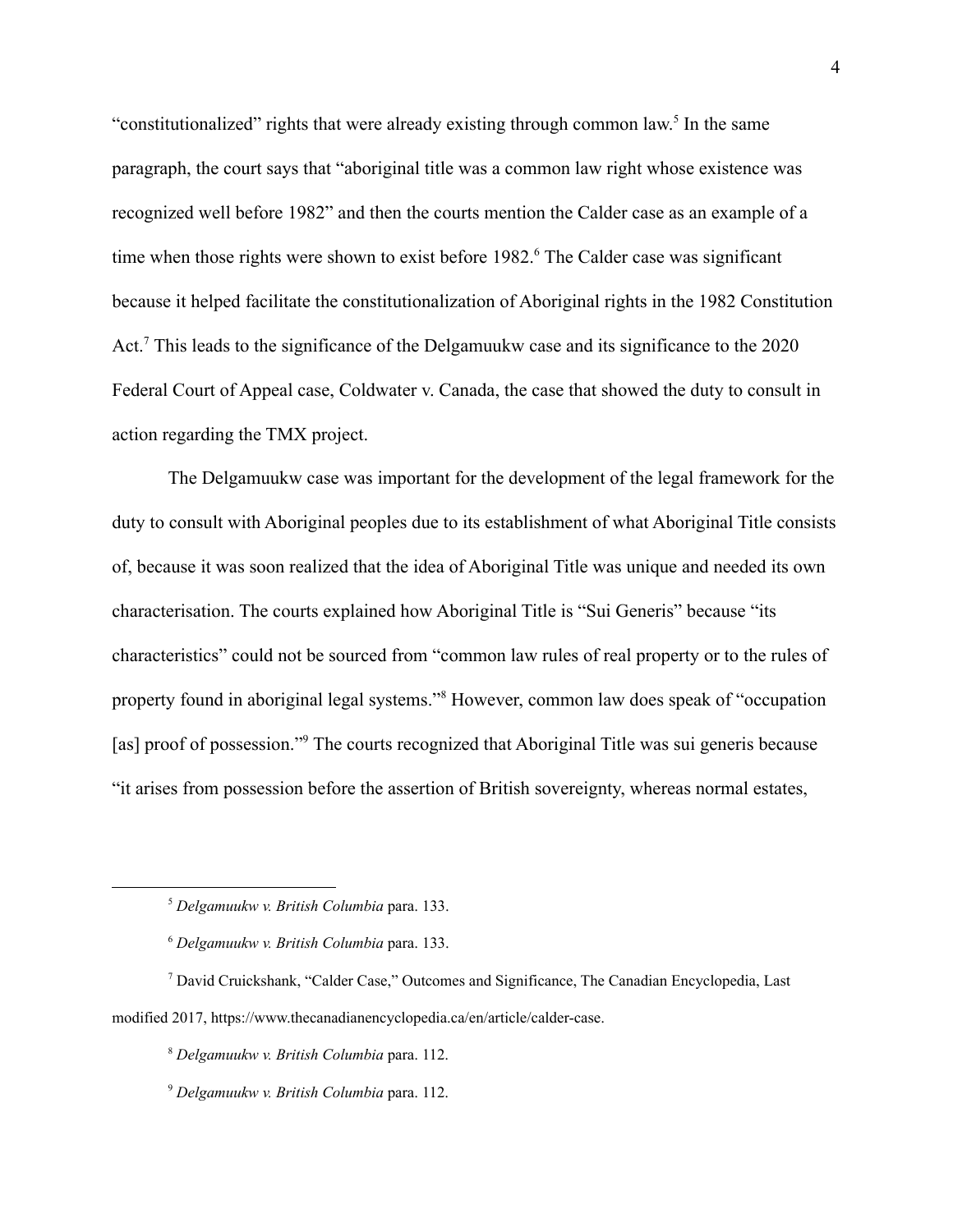like fee simple, arise afterward."<sup>10</sup> So ultimately, this established that Aboriginal Title was a type of enigma when it came to law, and that this court case would have to lay out the legal framework for Aboriginal Title and, not to mention, the duty to consult.

The scope of this paper is not to review Aboriginal Title, however Aboriginal Title does lay the foundations for the duty to consult and, in the Delgamuukw case, the duty to consult was established to some extent. First, Aboriginal groups would have to prove that they occupied the land in question prior to British sovereignty.<sup>11</sup> However, even if an Aboriginal group had title to land, and therefore Aboriginal rights over that land, that land and the rights therein could be infringed upon.<sup>12</sup> Infringing upon lands in which Aboriginal groups have title was a specific question that the courts answered in this Delgamuukw case; they established that "the infringement of the aboriginal right must be in furtherance of a legislative objective that is compelling and substantial."<sup>13</sup> They explain that this legislative objective should be "of sufficient" importance to the broader community as a whole."<sup>14</sup> This could involve "economic development [...] through agriculture, mining, forestry, and hydroelectric power," which would produce an economic advantage for all Canadians and therefore would be considered *compelling and substantial*.<sup>15</sup> However, the courts established that the land itself could not be rendered unusable through the infringement, and that "aboriginal peoples must not be forgotten in this equation"

- <sup>12</sup> *Delgamuukw v. British Columbia* para. 140, 161.
- <sup>13</sup> *Delgamuukw v. British Columbia* para. 161.
- <sup>14</sup> *Delgamuukw v. British Columbia* para. 161.
- <sup>15</sup> *Delgamuukw v. British Columbia* para. 202, 204.

<sup>10</sup> *Delgamuukw v. British Columbia* para. 112.

<sup>11</sup> *Delgamuukw v. British Columbia* para. 145.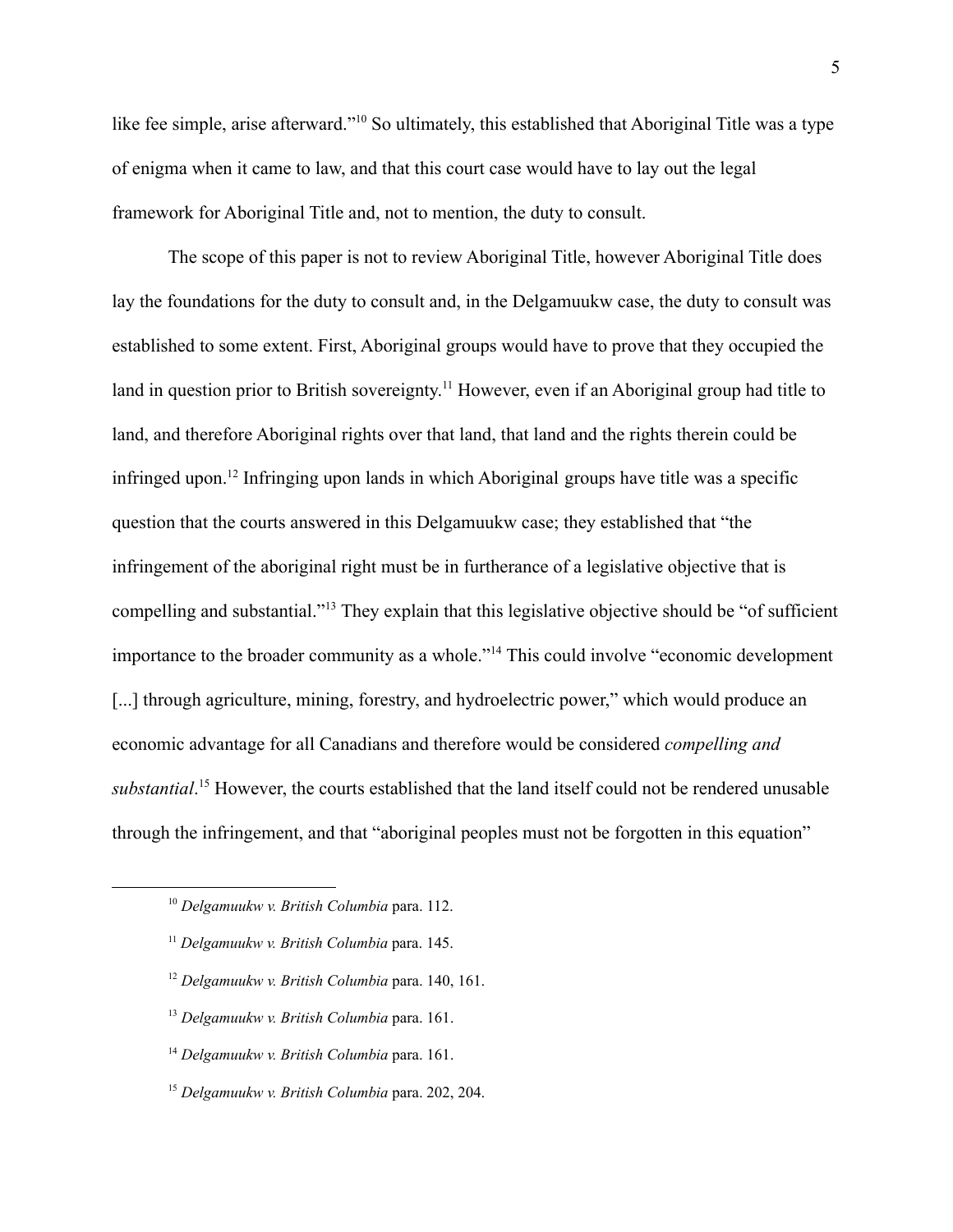when considering the economic advantage for Canadians.<sup>16</sup> This, the act of infringement, was where the duty to consult would come into play.

This consultation can come in a variety of standards, and regardless of the level of standard, the "consultation must be in good faith, and with the intention of substantially addressing the concerns of the aboriginal peoples whose lands are at issue."<sup>17</sup> Consultation was established by the establishment of what Aboriginal Title was and how it could be infringed upon. This will be important when considering the TMX project and how consultation allowed for the approval of this specific project.

#### **Haida and the Effectivity Principle**

The 2004 Supreme Court case, Haida Nation v. British Columbia, furthered the legal framework for the duty to consult that was in the Delgamuukw case. This case recognized that "government has a legal duty to consult" with Indigenous groups, and that "good faith consultation may in turn lead to an obligation to [the accommodation]" of Indigenous groups who have title to land.<sup>18</sup> This case established that the reason why this duty to consult was important was because "the honour of the Crown is always at stake in its dealings with Aboriginal peoples."<sup>19</sup> The courts mentioned that Indigenous groups in Canada were not a conquered people, and that the treaties between Indigenous people and that "the Crown requires that these rights[, of which were established through the treaties, are] determined, recognized and

<sup>16</sup> *Delgamuukw v. British Columbia* para. 166, 204.

<sup>17</sup> *Delgamuukw v. British Columbia* para. 168.

<sup>18</sup> *Haida Nation v. British Columbia (Minister of Forests),* 2004 SCC 73 para 9, 10.

<sup>19</sup> *Haida Nation v. British Columbia (Minister of Forests)* para. 16.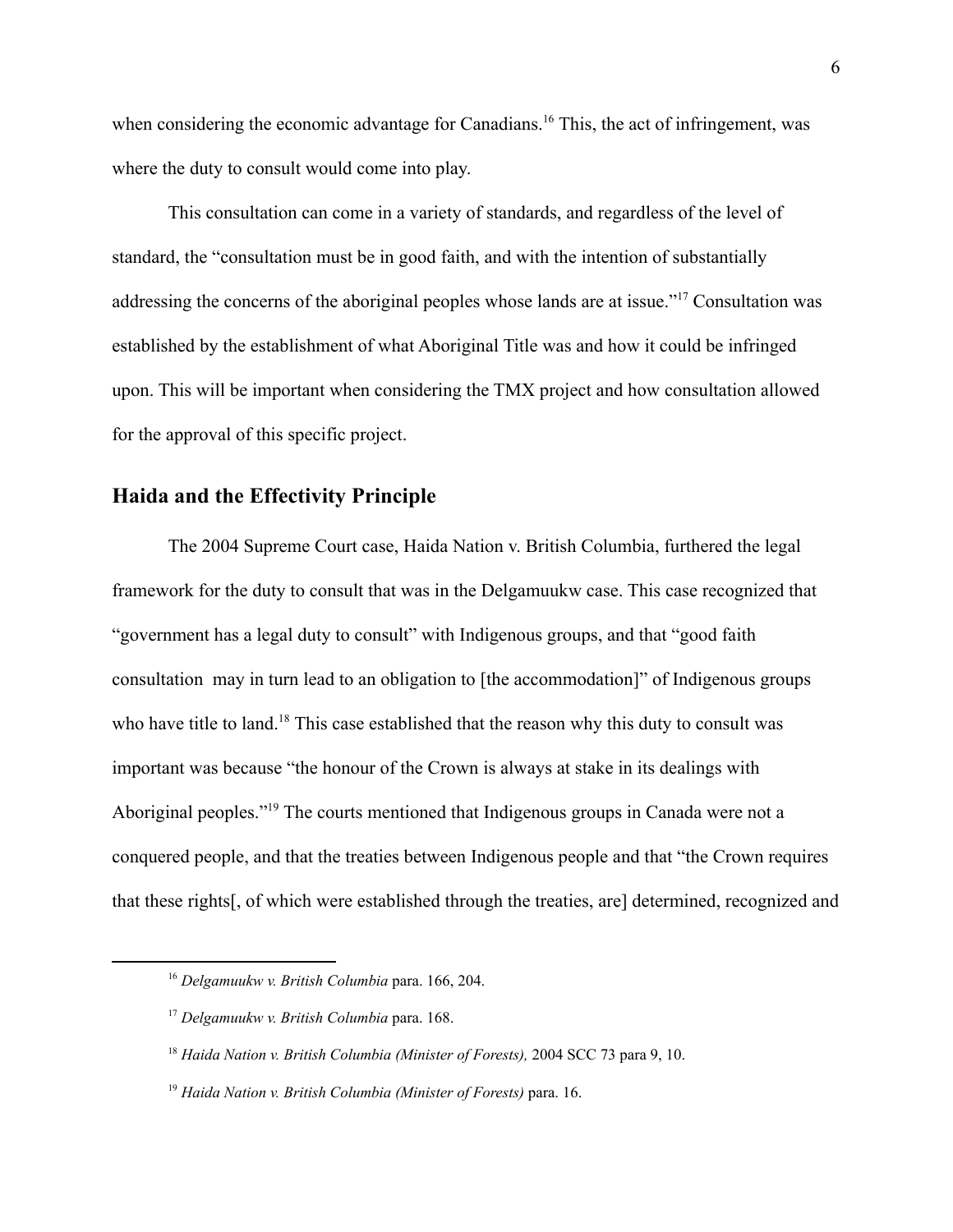respected."<sup>20</sup> This establishes that a special relationship exists between the Crown and Indigenous groups. This relationship is determined by the way in which this relationship was established: through treaty.

In the Delgamuukw case, the trial judge, McEachern C. J., mentions how Indigenous people became conquered people because they could not meet the strength of the Crown, however it has been suggested that the system in which Indigenous people found themselves in made it difficult to establish a proper relationship with the British.<sup>21</sup> This Haida case continues this conversation by explaining how the treaties were a means of "[reconciling] pre-existing Aboriginal sovereignty with assumed Crown sovereignty, and to define Aboriginal rights guaranteed by s.  $35.^{22}$  This explains the philosophy of the duty to consult: that the honour of the Crown is at stake because it is essentially reconciling this relationship that was founded, not on pure subjugation, but on a relationship between two groups that must work together in good faith.<sup>23</sup> According to a researcher, subjugation was an ultimate outcome whereby reservation systems, economic marginalization, cultural erasure, and abuse were established by the dominant group (i.e. the Crown).<sup>24</sup> Legally, however, the courts recognize the rights of Indigenous peoples, specifically their right for consultation, even going as far to recognize the initial sovereignty that

<sup>20</sup> *Haida Nation v. British Columbia (Minister of Forests)* para. 25.

<sup>21</sup> John Borrows, "Sovereignty's Alchemy: an Analysis of Delgamuukw," *Osgoode Hall Law Journal,* 37, no. 3 (1999): 11.

<sup>22</sup> *Haida Nation v. British Columbia (Minister of Forests)* para. 20.

<sup>23</sup> *Haida Nation v. British Columbia (Minister of Forests)* para. 10, 20.

<sup>&</sup>lt;sup>24</sup> Michelle M. Sotereo, "A Concept Model of Historical Trauma: Implications for Public Health Practice and Research," *Journal of Health Disparities Research and Practice* 1, no. 1. (2006): 99.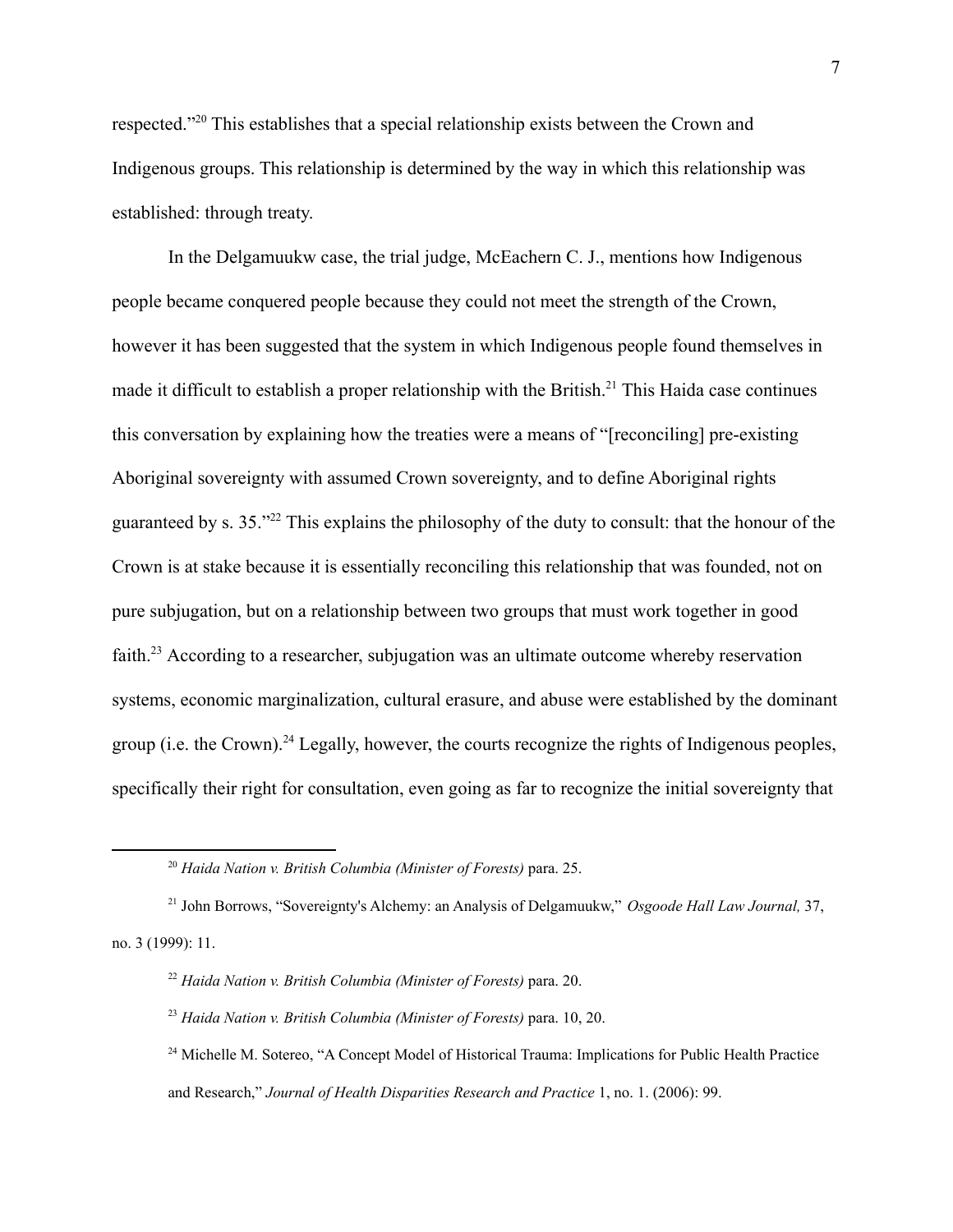these groups possessed.<sup>25</sup> This suggests that Indigenous people have legal rights, but may not be equipped to practice and develop their sovereignty.

When the TMX project was established, it brought up an interesting question: when does the duty to consult arise? From the previous discussion consultation appears to arise when infringement occurs.<sup>26</sup> It is interesting how in the Delgamuukw case, consultation was viewed in regards to infringement, and in the Haida case, consultation was viewed as a means of keeping the honour and integrity of the Crown. In keeping with both interpretations, anytime in which there is a legitimate claim to Aboriginal Title, the process of consultation must be engaged, both for infringement and in order to keep with the integrity of the Crown's honour.<sup>27</sup> "The strength of the claim [to Aboriginal Title]" will determine how the government will engage in these consultations.<sup>28</sup> In the Delgamuukw case, it is suggested that "full consent of an aboriginal nation" may be required if the infringement is significant enough, and in other situations the minimum may simply be consultation and may not require much additional accommodations.<sup>29</sup> In this perspective, the courts have allowed for every situation to be contextual with no one specific formula.<sup>30</sup> However, consultation in "good faith" is absolutely necessary, regardless of the situation.<sup>31</sup> The provinces would be the government most likely to trigger a duty to consult,

- <sup>28</sup> *Haida Nation v. British Columbia (Minister of Forests)* para. 38.
- <sup>29</sup> *Delgamuukw v. British Columbia* para. 168.
- <sup>30</sup> *Haida Nation v. British Columbia (Minister of Forests)* para. 45.
- <sup>31</sup> *Delgamuukw v. British Columbia* para. 168.

<sup>25</sup> *Haida Nation v. British Columbia (Minister of Forests)* para. 20.

<sup>26</sup> *Delgamuukw v. British Columbia* para. 140, 161.

<sup>27</sup> *Haida Nation v. British Columbia (Minister of Forests)* para. 37.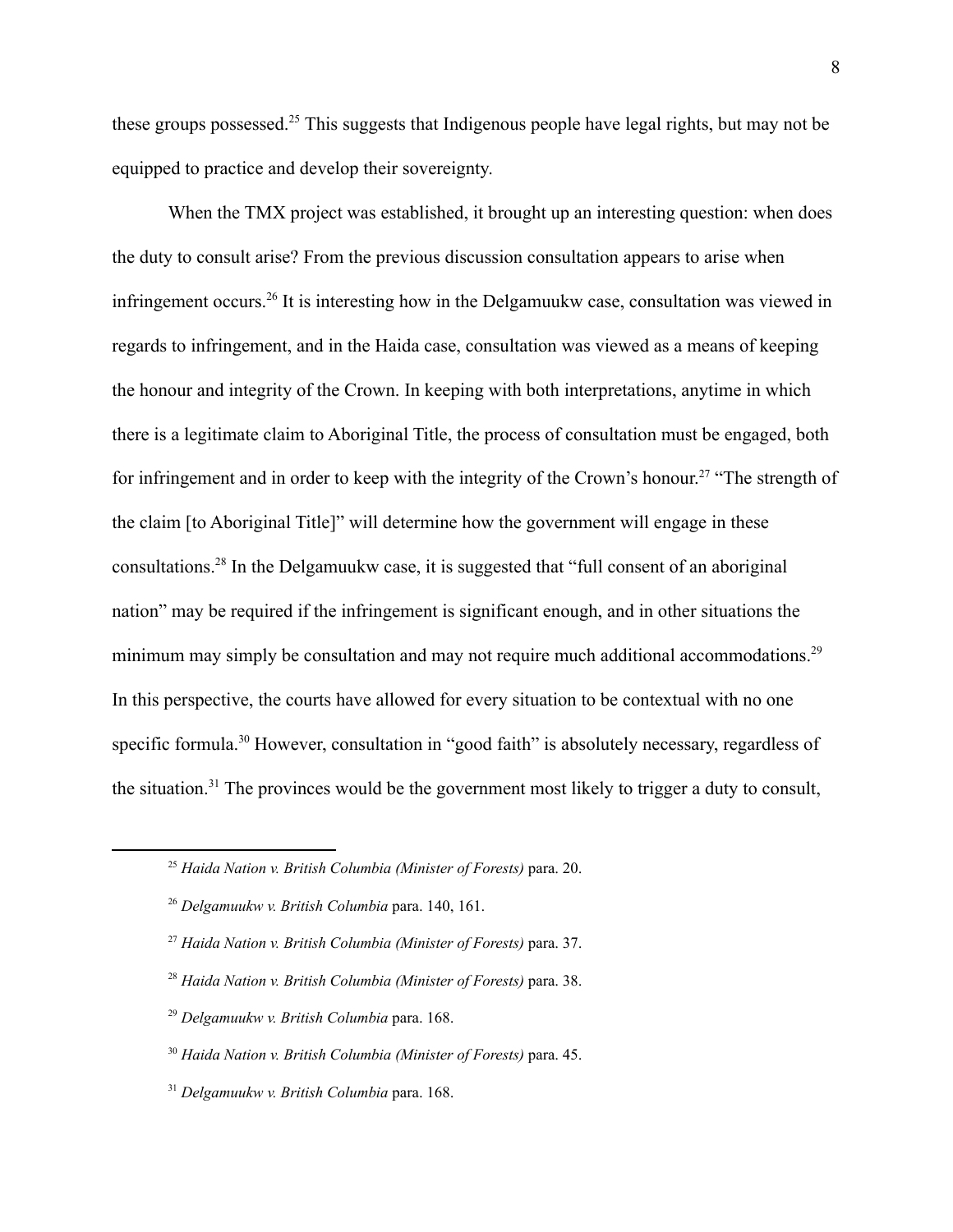and since the development of the federation was established after the spark of the relationship between the Crown and Indigenous groups, the duty to consult takes precedence of the lands in which provinces have jurisdiction over.<sup>32</sup>

Although the courts established this relationship between the Crown and Indigenous groups, there is something to say about the effectiveness that Indigenous groups have over their governments. As previously mentioned, Indigenous people were not conquered people, however, in modern times, *effectivity* is an important consideration. When Quebec wanted to secede from Canada, a question asked in the Supreme Court was whether or not Quebec would be recognized for its unilateral actions made against the union of Canada.<sup>33</sup> The courts examined how constitutionally unrecognized authorizations of secession of Quebec from Canada would be viewed on the international stage.<sup>34</sup> The courts recognized that the collective, political will (i.e. democracy) of the people would help strengthen the legitimate claim that Quebec had in its ability to practice its authority.<sup>35</sup> Indigenous nations tend to experience poor socioeconomic conditions and poor political will tends to be apparent in cultural zones that follow poor socioeconomic conditions.<sup>36</sup> In this perspective, Indigenous nations may not have the societal

<sup>32</sup> *Haida Nation v. British Columbia (Minister of Forests)* para. 59.

<sup>33</sup> Hugh Mellon, Martin Westmacott, eds., *Political Dispute and Judicial Review: Assessing the Work of the Supreme Court of Canada* (Ontario: Nelson Thomas, 2000), 97.

<sup>34</sup> Mellon, Westmacott, eds., *Political Dispute and Judicial Review*, 97.

<sup>35</sup> Mellon, Westmacott, eds., *Political Dispute and Judicial Review*, 97.

<sup>&</sup>lt;sup>36</sup> Fiscal Realities Economists, "Reconciliation: Growing Canada's Economy of \$27.7 Billion," Prepared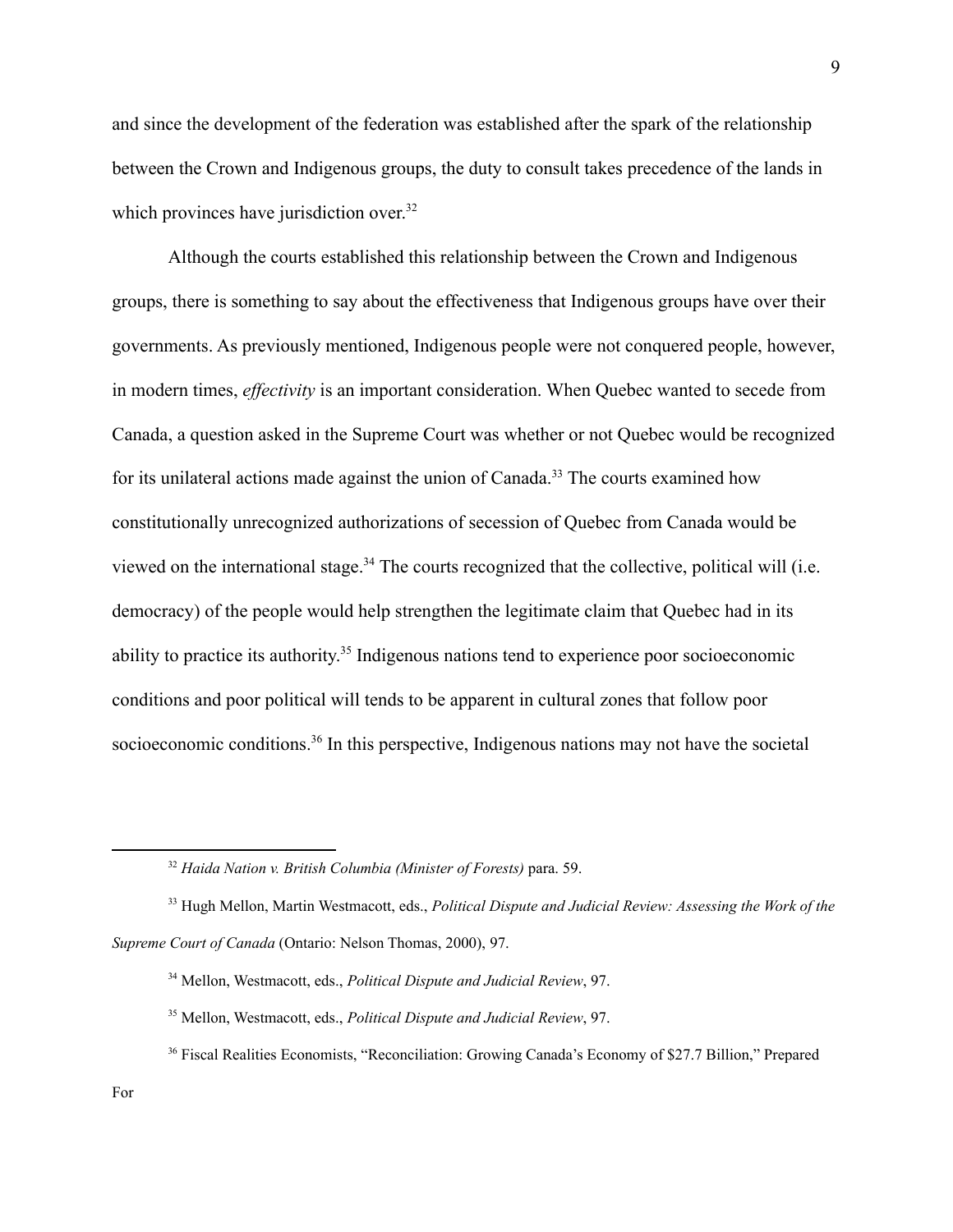strength to be able to engage in actions of sovereignty when the outcomes of subjugation (i.e. economic devastation, trauma, etc.) are still present in many of these nations today.

# **Trans Mountain Expansion Project and the Duty to Consult**

The TMX Project, when given the go ahead, was challenged in court for its failure in the duty to consult.<sup>37</sup> In mid 2016 the regulatory body, the National Energy Board (NEB), communicated to the government that the TMX Project was ready to be approved and, based on this, the government issued its approval.<sup>38</sup> In the Federal Court of Appeal case, Tsleil-Waututh Nation v. Canada (Attorney General), the courts found that the structure of processes for the duty to consult are adequate, though they found that "Canada failed in Phase III to engage, dialogue meaningfully and grapple with the real concerns of the Indigenous applicants so as to explore possible accommodations of those concerns.<sup> $39$ </sup> The NEB is charged with pursuing the government's duty to consult with Indigenous people.<sup>40</sup> This, along with another concern regarding faulty reports from NEB's evaluation of environmental outcomes of the project, caused the courts to reject the approval for the project until certain conditions were met. $41$ 

The National Aboriginal Economic Development Board, (2016): 3; Christian Welzel, Inglehart, Ronald, Klingemann, Hans-Dieter, "The Theory of Human Development: a cross cultural analysis," *European Journal of Political Research* 42, (2003): 348, 354. 370.

<sup>37</sup> *Tsleil-Waututh Nation v. Canada (Attorney General),* 2018 FCA 153 para. 4.

<sup>38</sup> *Tsleil-Waututh Nation v. Canada (Attorney General)* para. 1.

<sup>39</sup> *Tsleil-Waututh Nation v. Canada (Attorney General)* para. 6.

<sup>40</sup> *Tsleil-Waututh Nation v. Canada (Attorney General)* para. 493.

<sup>41</sup> *Tsleil-Waututh Nation v. Canada (Attorney General)* para. 5, 7.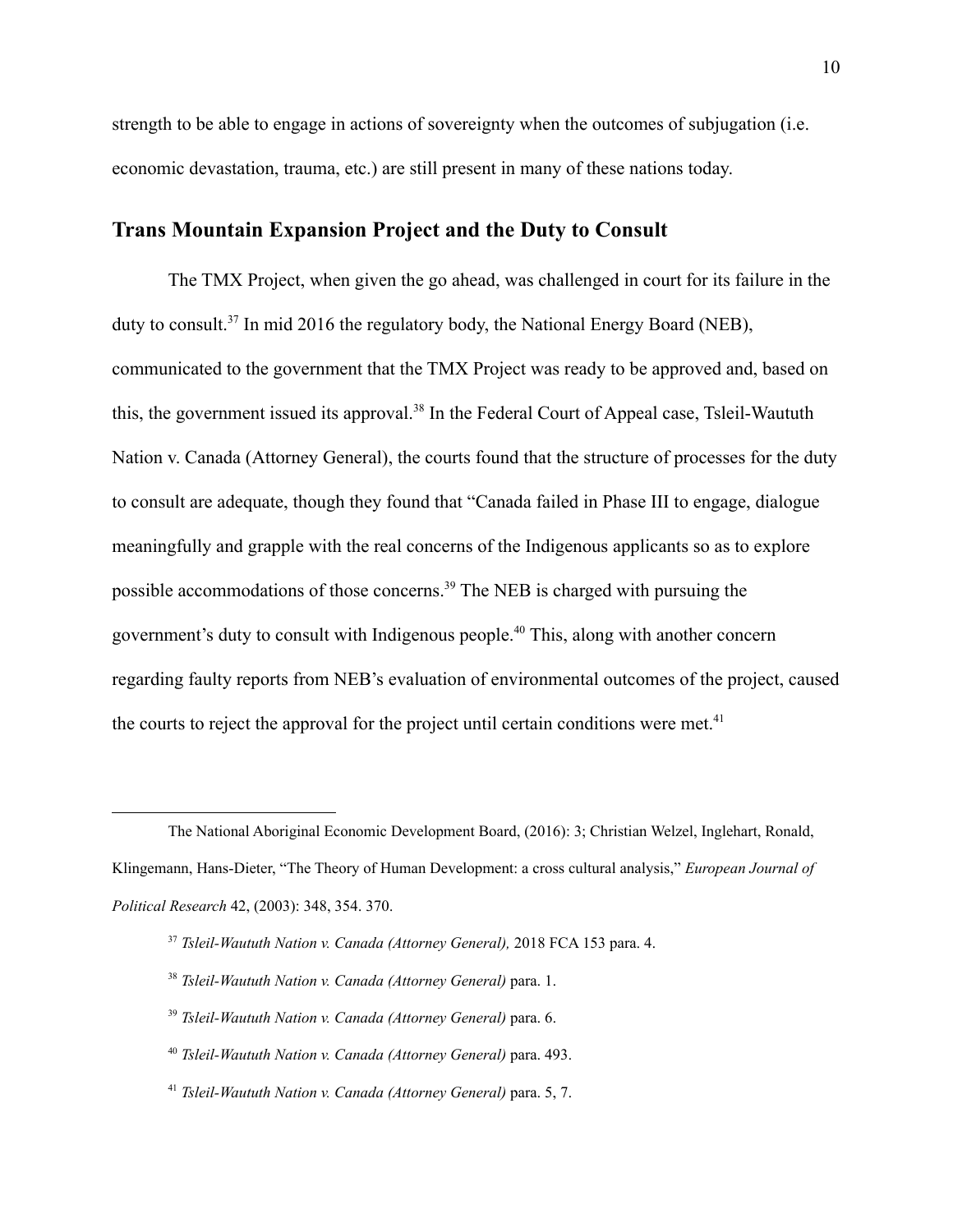This case showed that the jurisprudence from the Delgamuukw and Haida case (as well as many other cases) allowed for a process that met with the rights of Indigenous people, specifically the duty to consult on land where aboriginal title exists. The discussion of the limit is clear, the consultation process does not give Indigenous groups a veto when their rights are being infringed upon (specifically land based rights).  $42$  The Federal Court of Appeal recognized that these discussions regarding the duty to consult required good faith and "a process of give and take."<sup>43</sup> When the government recognized their failure to adequately consult, they redid their consultation and the project was approved once again.<sup>44</sup> When this new approval was challenged again, the same Federal Court of Appeal explained that adequate consultation was performed and that the courts would not quash the approval of the TMX Project this time around.<sup>45</sup> In this perspective, the courts sought to ensure that the honour of the Crown was met through its need to consult adequately.

# **Conclusion**

The legal framework that developed the the Duty to Consult is exhaustive, and in both the Tsleil-Waututh Nation v. Canada (Attorney General), and Coldwater First Nation v. Canada (Attorney General), Canadian society was able to see this duty in action that has been developing since the inception of section 35 of the 1982 Constitution Act. The Delgamuukw case recognized that Indigenous groups do indeed have legal title to land, and that infringement of these legal

<sup>42</sup> *Tsleil-Waututh Nation v. Canada (Attorney General)* para. 489, 494.

<sup>43</sup> *Tsleil-Waututh Nation v. Canada (Attorney General)* para. 494. 496.

<sup>44</sup> *Coldwater First Nation v. Canada (Attorney General),* 2020 FCA 34 para. 3.

<sup>45</sup> *Coldwater First Nation v. Canada (Attorney General)* para. 10, 171, 173.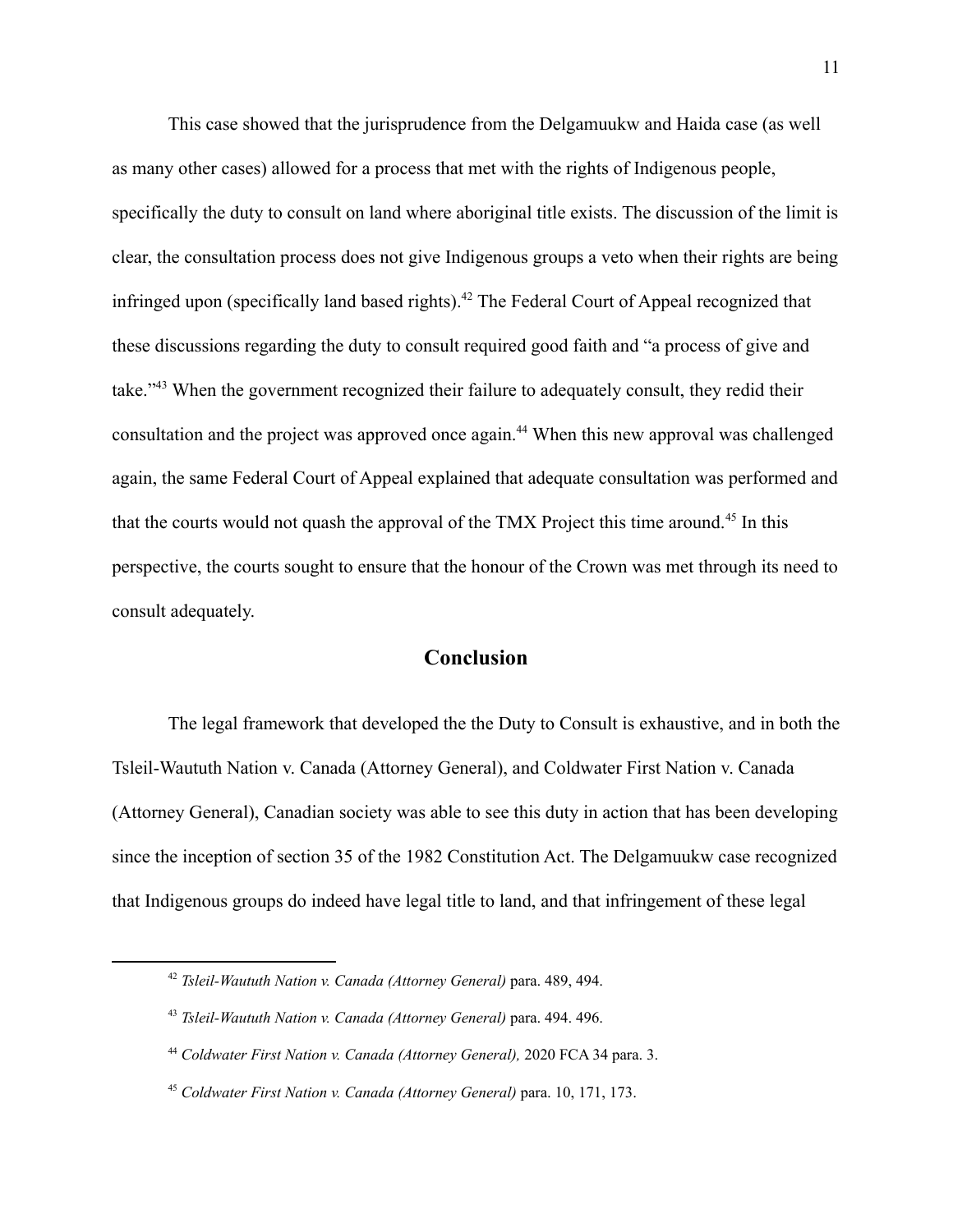rights was possible.<sup>46</sup> If that infringement occurred, consultation would be triggered.<sup>47</sup> In the Haida case, this consultation process was clarified. The requirement to consult rested in the fact that the relationship between the Crown and Indigenous peoples threatened the honour of the Crown each time the duty to consult was triggered.<sup>48</sup> This was due to the nature of the relationship; Indigenous groups were not conquered, instead treaties were established.<sup>49</sup> That, in itself, showcases the enigma of the duty to consult. When Indigenous nations become more independent, perhaps through economic development and trauma remedies, will Canada see more legitimate and effective means of these nations establishing further sovereignty? It would appear that the relationship between the Crown and Indigenous people is still developing, and the duty to consult will continue to be used as a tool while that relationship changes as Indigenous nations change and develop.

<sup>46</sup> *Delgamuukw v. British Columbia* para. 161.

<sup>47</sup> *Haida Nation v. British Columbia (Minister of Forests)* para. 37.

<sup>48</sup> *Haida Nation v. British Columbia (Minister of Forests)* para. 16.

<sup>49</sup> *Haida Nation v. British Columbia (Minister of Forests)* para. 25.